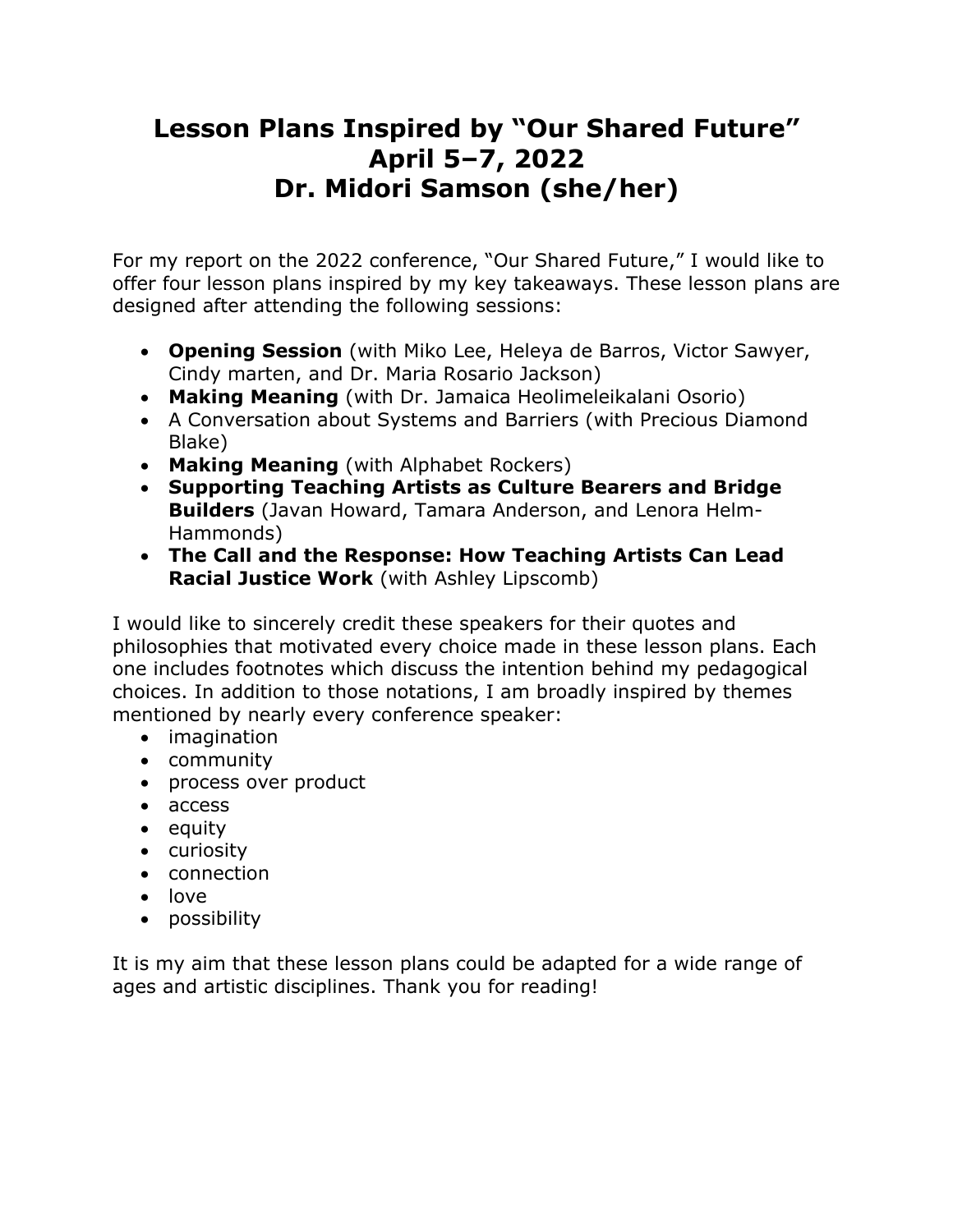#### **Word of the Day:** Gather

#### **Objectives:**

- Students will explore an outdoor space while gathering natural artmaking materials
- Students will design their own small "**niwa**", or Japanese gardens

**Entry Points:** Gathering art materials as environmental exploration, niwa as expression of beauty and individuality

# **Warm Up Activity:**

- Look at images of Japanese niwa. Students will reflect on what they notice in the images.
- Some guiding questions might include:
	- o What elements from nature do you see?
	- o What human-made elements do you see?
	- o What words would you use describe these niwa?
	- o How do you think it sounds to be there?
	- o How do you think it smells to be there?

# **Mini Activity:**

- In a safe, outdoor space, students will explore their surroundings looking for these items:
	- o Stones
	- o Gravel or sand
	- o Green vegetation
	- o Flowers
- Students will gather each of these items. They should not pick plants that are growing and should only use items that they find already on the ground. $1$

# **Main Activity:**

- Using the materials they gathered, students will create their own small niwa.2
- On placemats or paper, students can display their materials in any design. Just like a traditional Japanese niwa, all students' niwa should contain these elements:

 $1$  Dr. Jamaica Heolimeleikalani Osorio explained that one way of decolonizing our teaching could be through materials in nature, for example using berries as paint. In this activity, students are using found natural materials for designing their niwa.

<sup>2</sup> Inspired by conference discussions about diverse cultures and perspectives in our classrooms, I am offering a practice from my Japanese ancestry.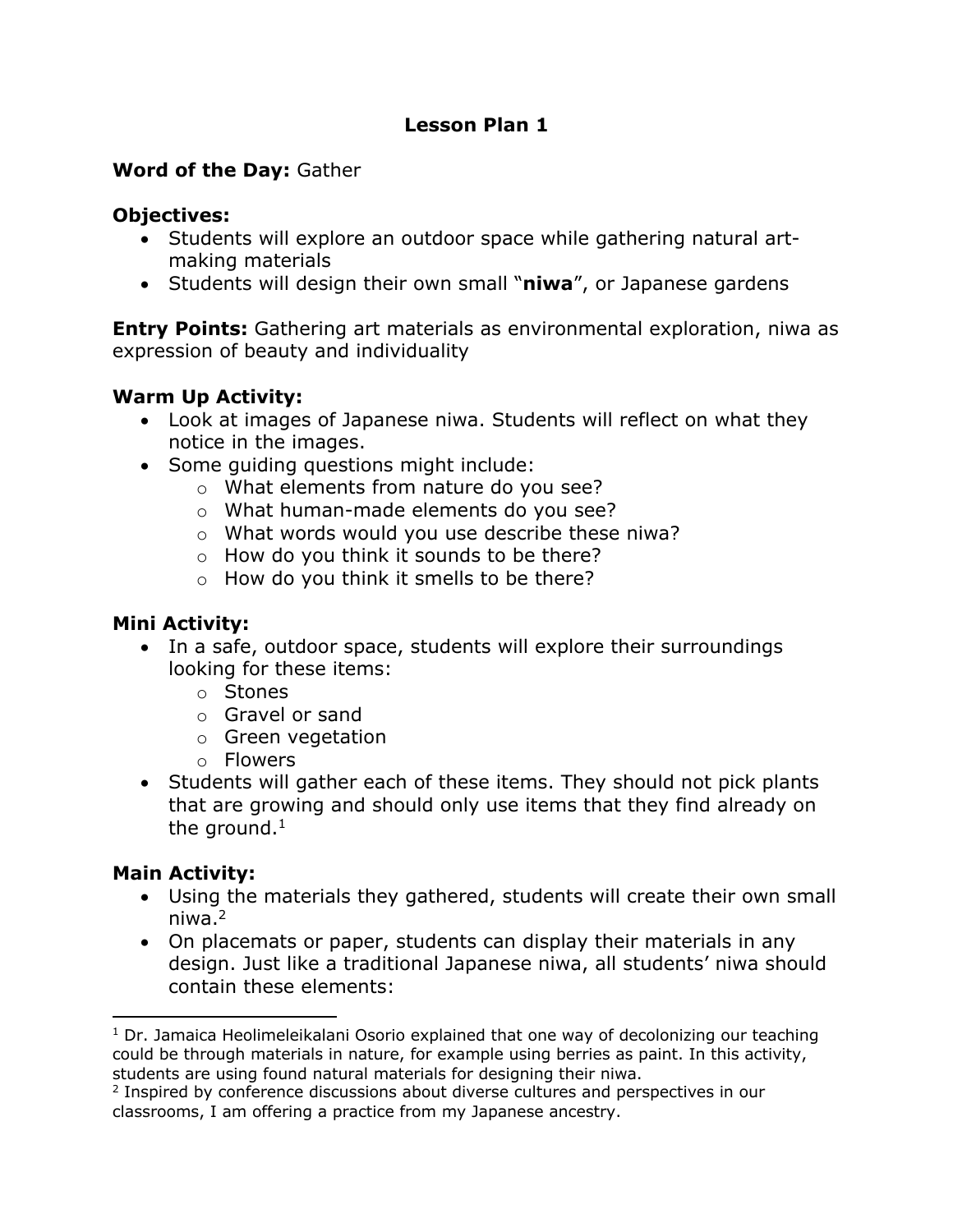- o A small hill
- o A walking path
- o A bridge
- On another paper, students will sketch their niwa as a way of remembering how it looks (in case items get disturbed between now and Lesson Plan 2)

# **Closing Activity:**

- Without disturbing the niwa, students will walk around the space to observe each other's creations
- Store the niwa in a safe place to be used again in Lesson Plan 2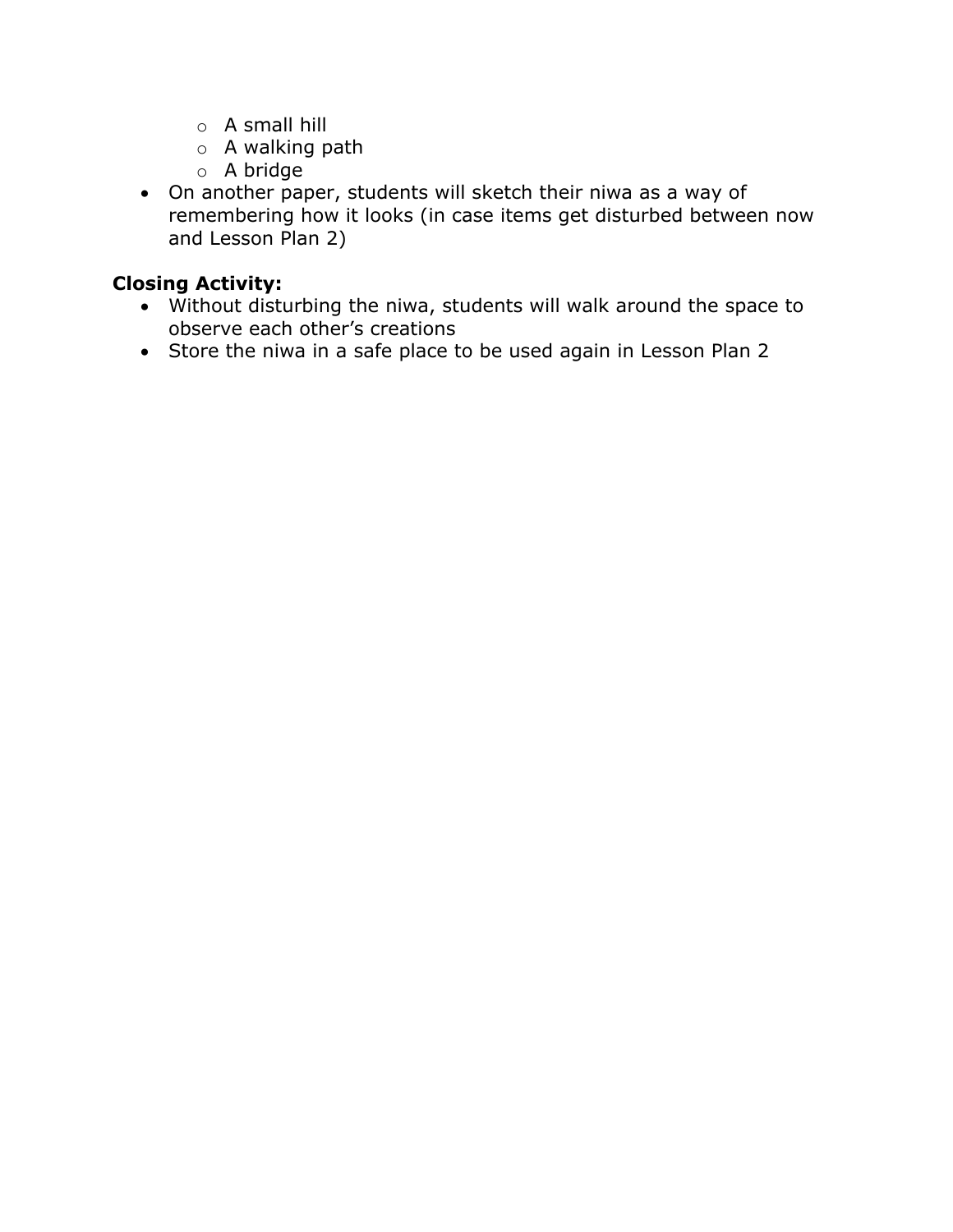# **Word of the Day:** Breathe3

#### **Objectives:**

- Students will notice their breath and breathe with intention
- Students will observe the soundscape<sup>4</sup> they hear around them
- Students will explore meditation through breath and soundscape

**Entry Points:** Breathing as centering and reflection, soundscapes as meditation and observation of the music around us

# **Warm Up Activity:**

- Students will retrieve their niwa that they created in Lesson Plan 1
- They may choose to make changes if they want or if items have been disturbed
- Seated with their niwa, ask students, "how is your breathing?" Students will reflect on their breathing.<sup>5</sup>

# **Mini Activity:**

- Students will close their eyes and breathe in a 4-4-4 pattern (breathe in for 4 counts, hold for 4 counts, breathe out for 4 counts) $6$
- Ask students again, "how is your breathing?" Reflect together on how it has changed.

# **Main Activity:**

- Seated next to their niwa, students will continue to observe their breath, as well as the sounds around them.
- In an outdoor space, students will listen to the **soundscape** that they hear. A soundscape is the texture, pattern, or flow of sounds happening all around us all the time.
- Have students sit for 5 minutes and observe the soundscape they hear.

# **Closing Activity:**

• As a whole group, reflect on the different sounds in the soundscape that students heard.

 $3$  Ashley Lipscomb began her session by asking, "how is your breathing?" It meant so much to me to be asked that, even though she was addressing the whole group via Zoom.

<sup>&</sup>lt;sup>4</sup> If listening to sound is not possible for some students, "sound" scapes can be created using any of the senses: smell, taste, sight, and touch.

<sup>&</sup>lt;sup>5</sup> Ashley Lipscomb's facilitation of our breathing allowed some of us to feel better about our breath simply from her asking! Students may also notice this.

<sup>6</sup> Just as Ashley Lipscomb had all of us do.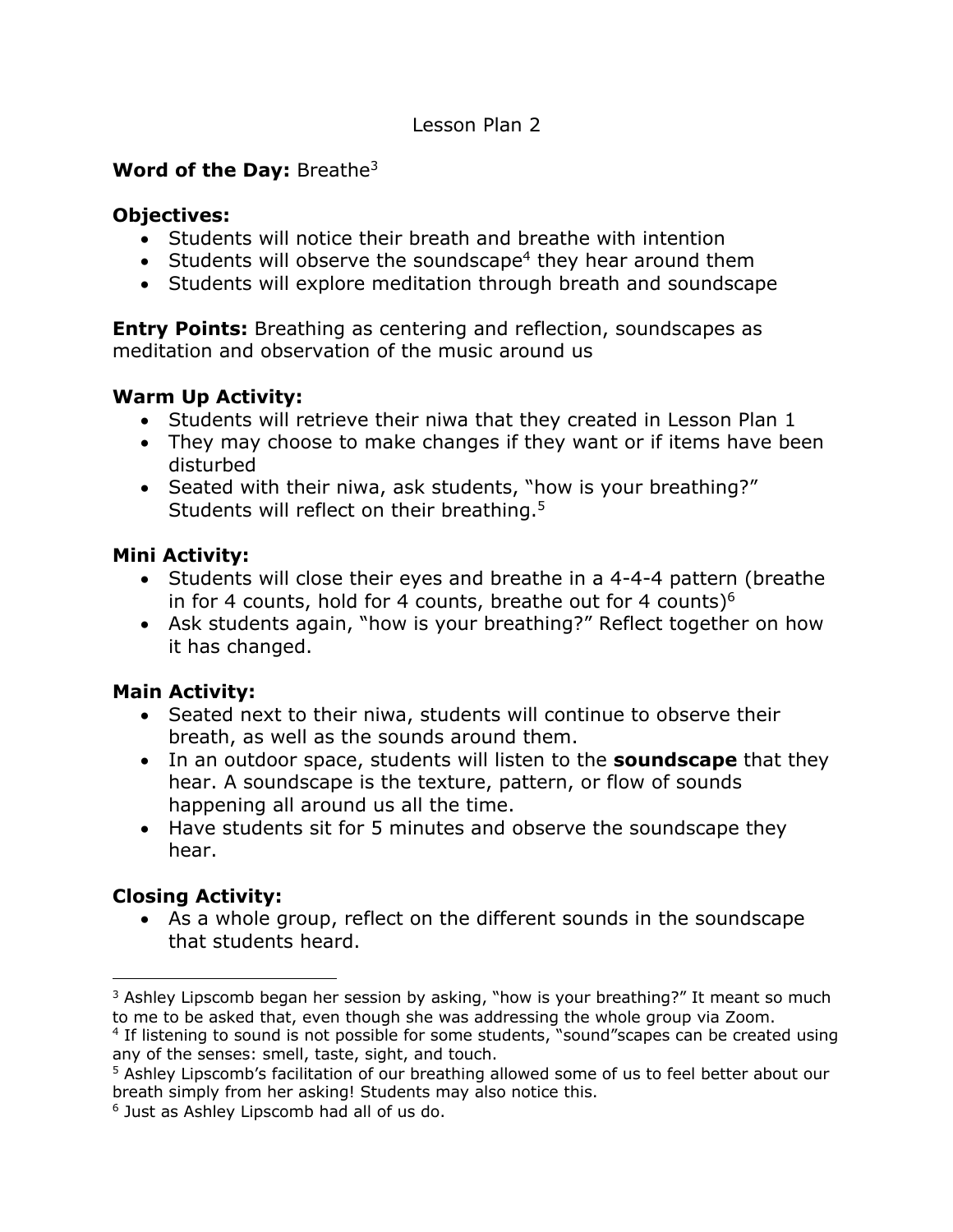- Some guiding questions might include:
	- o What sounds are nature sounds?
	- o What sounds are human made?
	- o Are there any sounds that surprise you?
	- o Do any of the sounds relax you?
	- $\circ$  Why is it important to notice the sound of our breath and notice the soundscapes around us?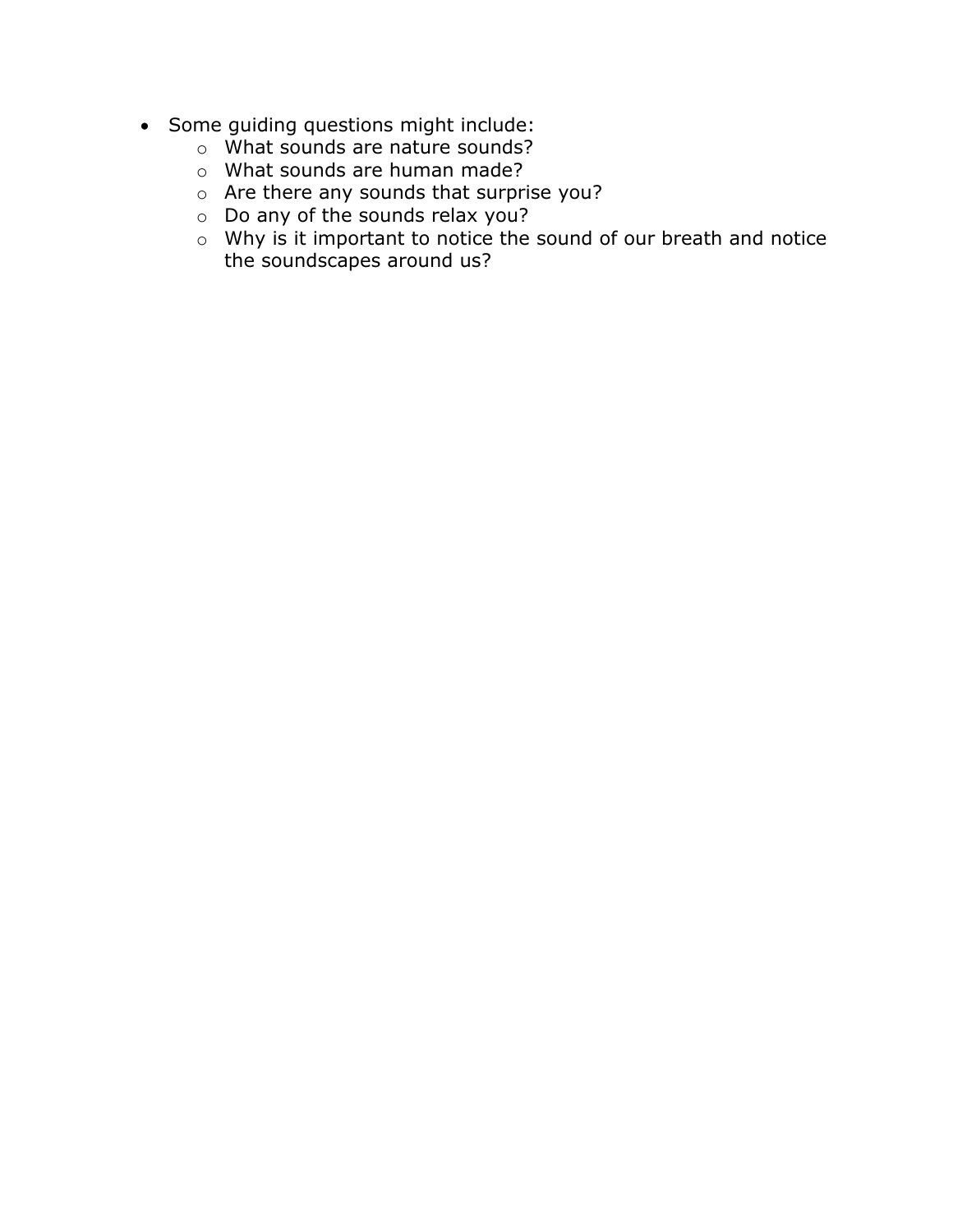#### **Word of the Day:** Grittiness, Messiness

#### **Objectives:**

- Students will compose musical graphic scores using magazine clippings
- Students will describe their compositions and composition process
- Students will hear an example of Matana Roberts's sonic experimentations

**Entry Points:** Sonic experimentation, art as graphic notation, sound worlds as messiness and grittiness of society.

# **Warm Up Activity:**

- Students will move around the classroom space (walk, dance, wander) as they are compelled while listening to *COIN COIN Chapter Four: Memphis (trail of the smiling sphinx)* by Matana Roberts.7
- Discuss students' observations of Matana Roberts's sound world and have students imagine how we could notate music like this.

# **Mini Activity:**

- Using magazine clippings and glue on paper, students will compose musical graphic scores based on one of these words:
	- o Resilience
	- o Piddling
	- o Breathe
	- $\circ$  Borderlands<sup>8</sup>
- Students should imagine which instruments/voices would perform their piece, and should decide how the piece begins and ends

# **Main Activity:**

- Students will premiere their graphic scores by showing them and describing how the visual art can be interpreted into sound
- Students will also describe how they captured their word (resilience, piddling, breathe, or borderlands) in the graphic score and through sound

 $<sup>7</sup>$  In the session with Javan Howard, Tamara Anderson, and Lenora Helm-Hammonds,</sup> panelists discussed how art reflects the grittiness of society. One word I use to describe Matana Roberts's sound world and compositional themes is "gritty." I see Matana Roberts as an artist who consistently demonstrates the grittiness and messiness of society in her music.

<sup>8</sup> Words that Matana Roberts has used in her composition process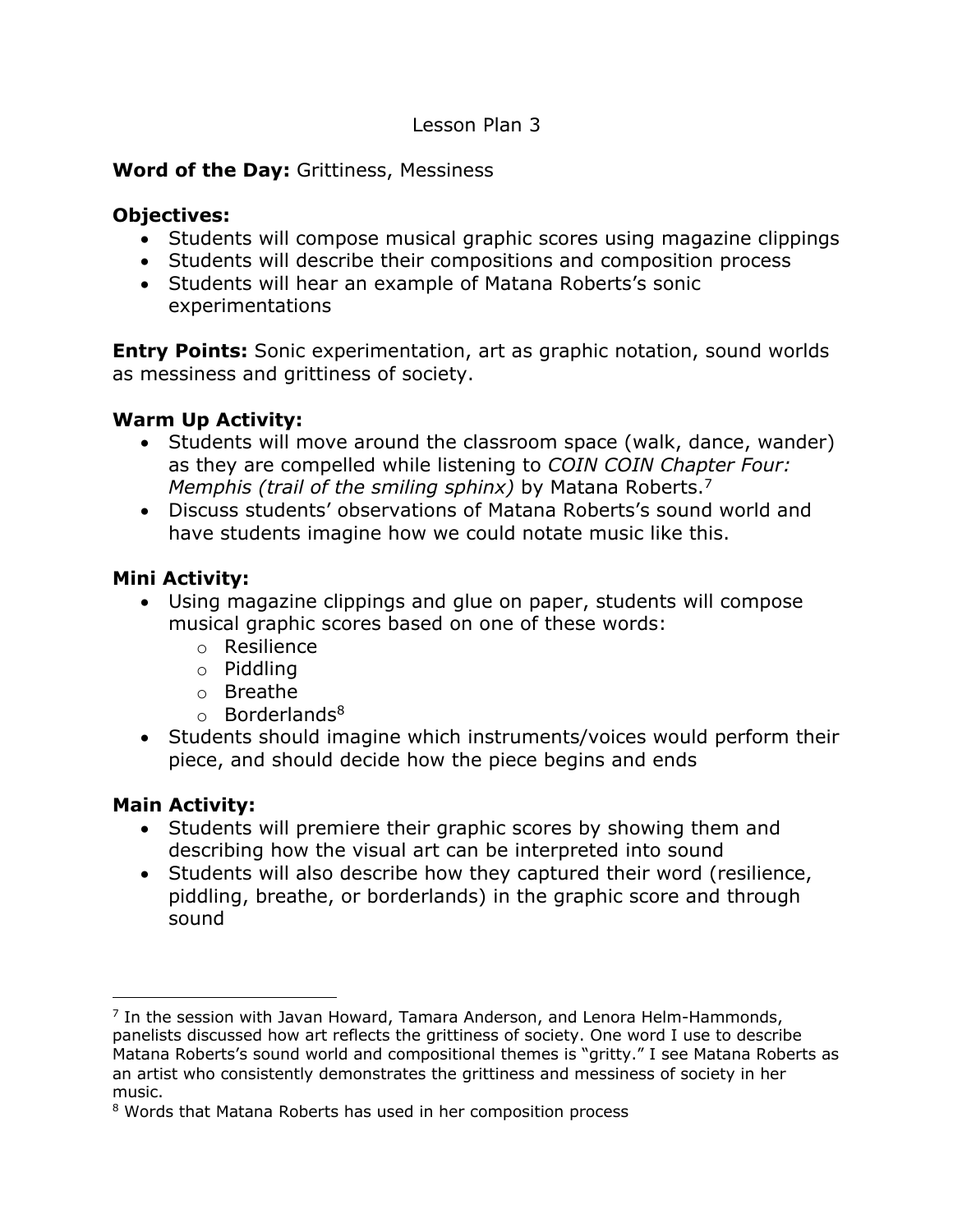# **Closing Activity:**

- Listen to *Piddling* by Matana Roberts,<sup>9</sup> and look at examples of the composer's graphic scores.
- Some guiding questions might include:
	- o How are these scores similar to what we created today?
	- o How do you think this musical score sounds?
	- o How would you perform this musical score?

<sup>&</sup>lt;sup>9</sup> Dr. Jamaica Heolimeleikalani Osorio discussed the importance of exposing ourselves, as teaching artists, to diverse perspectives and making opportunities for those perspectives in our classrooms. Matana Robert's innovative sound world is different than the music I make, so while I don't want to speak on the perspectives that are not mine, I would like to offer them in my music classrooms and make space for composers' work that is different from my own.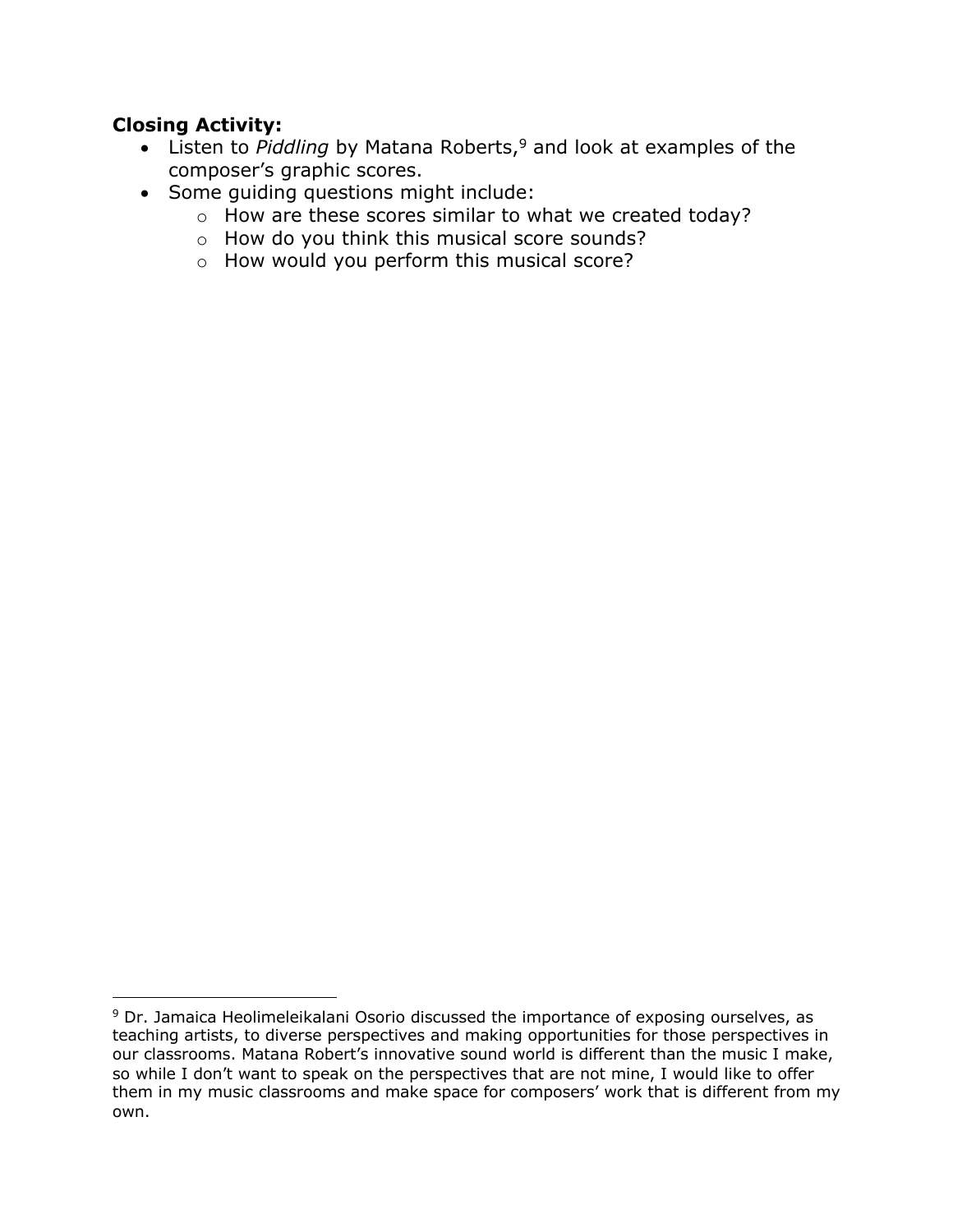#### **Word of the Day:** Self

#### **Objectives:**

- Students will create and display three self-portraits
- Students will learn about Pacita Abad and the Universal Blues Band

**Entry Points:** Self-portraits, abstract and minimalist visual art

#### **Warm Up Activity:**

• Using a mirror, paper, and markers, students will create contoured-line self-portraits. They must not look at their paper (only looking into the mirror at their face), and they must not let the marker leave the paper.<sup>10</sup> The result might look something like my self-portrait here<sup>11</sup>:



• Students will show their portrait to a peer nearby.

 $10$  While drawing a self-portrait might feel intimidating to some at first, giving these rules as limitations makes the process feel more accessible and equitable, regardless of students' prior experience creating a self-portrait.

<sup>11</sup> Dr. Jamaica Heolimeleikalani Osorio mentioned one method of decolonizing our classrooms is through making mistakes. This abstract portrait style exemplifies how wonderful it is to make mistakes and not worry about perfection!